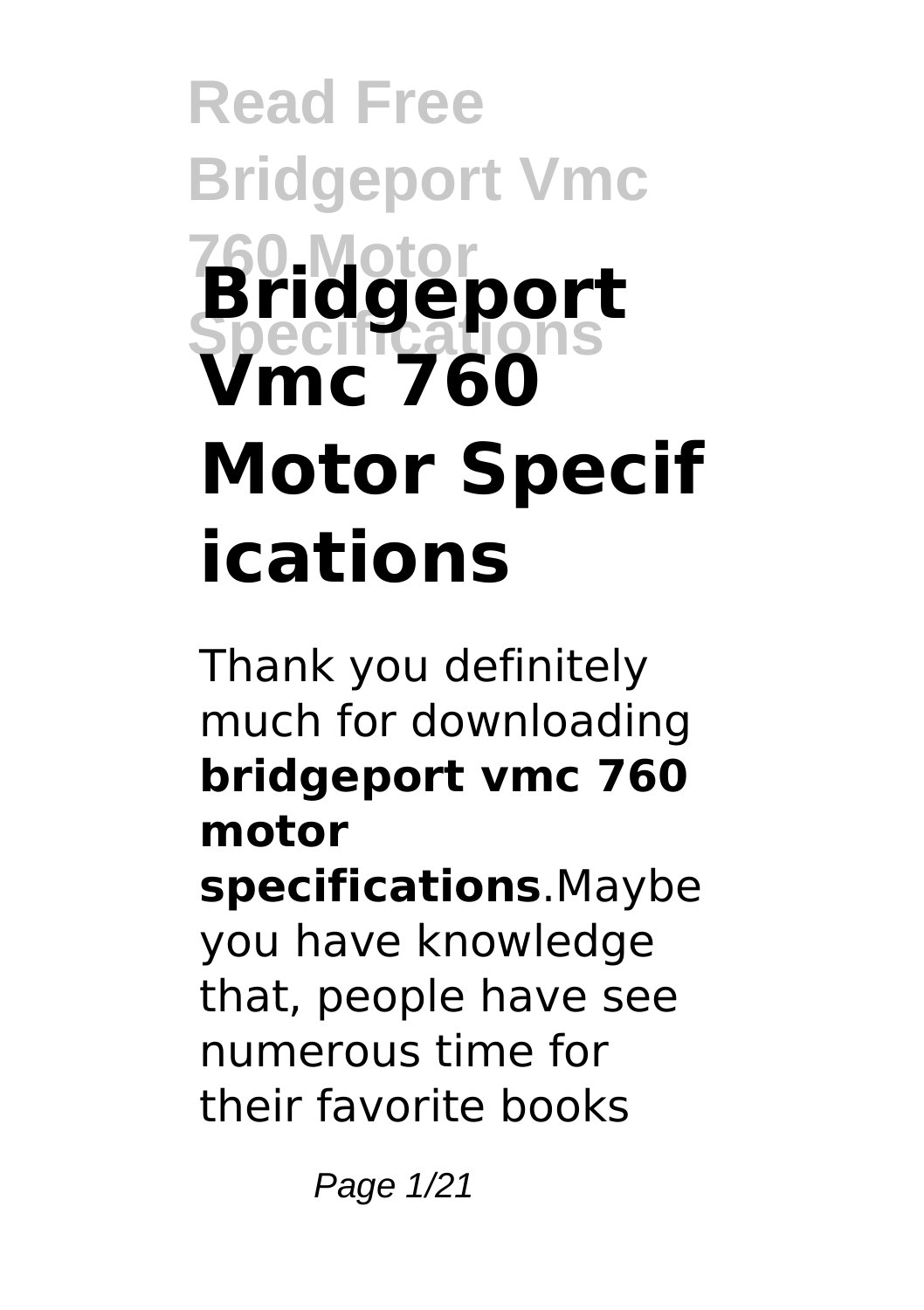**Read Free Bridgeport Vmc** *following this* **Specifications** bridgeport vmc 760 motor specifications, but end stirring in harmful downloads.

Rather than enjoying a good ebook when a mug of coffee in the afternoon, otherwise they juggled later some harmful virus inside their computer. **bridgeport vmc 760 motor specifications** is manageable in our digital library an online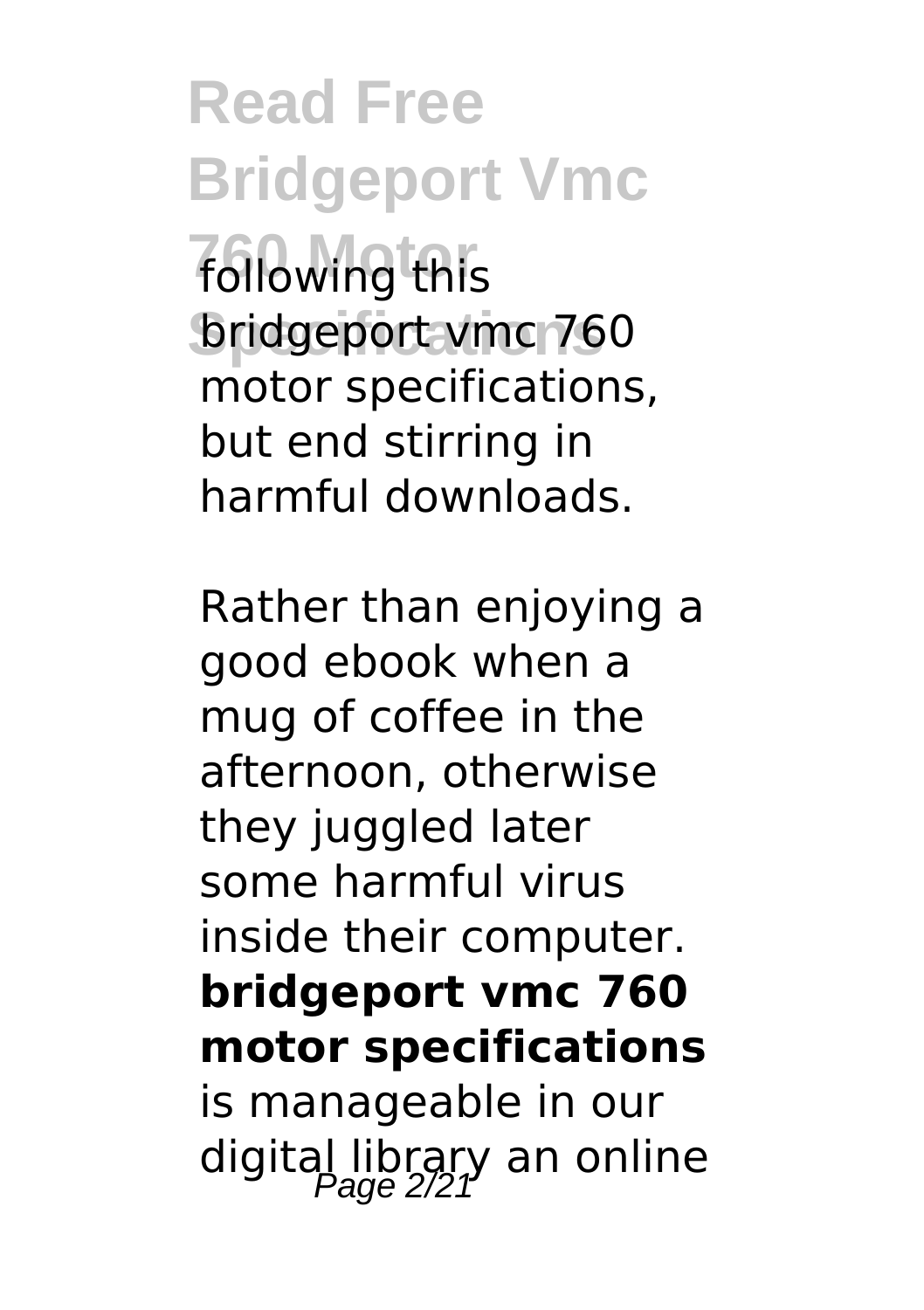**Read Free Bridgeport Vmc Tentry to it is set as** public suitably you can download it instantly. Our digital library saves in multipart countries, allowing you to acquire the most less latency epoch to download any of our books later than this one. Merely said, the bridgeport vmc 760 motor specifications is universally compatible considering any devices to read.

Page 3/21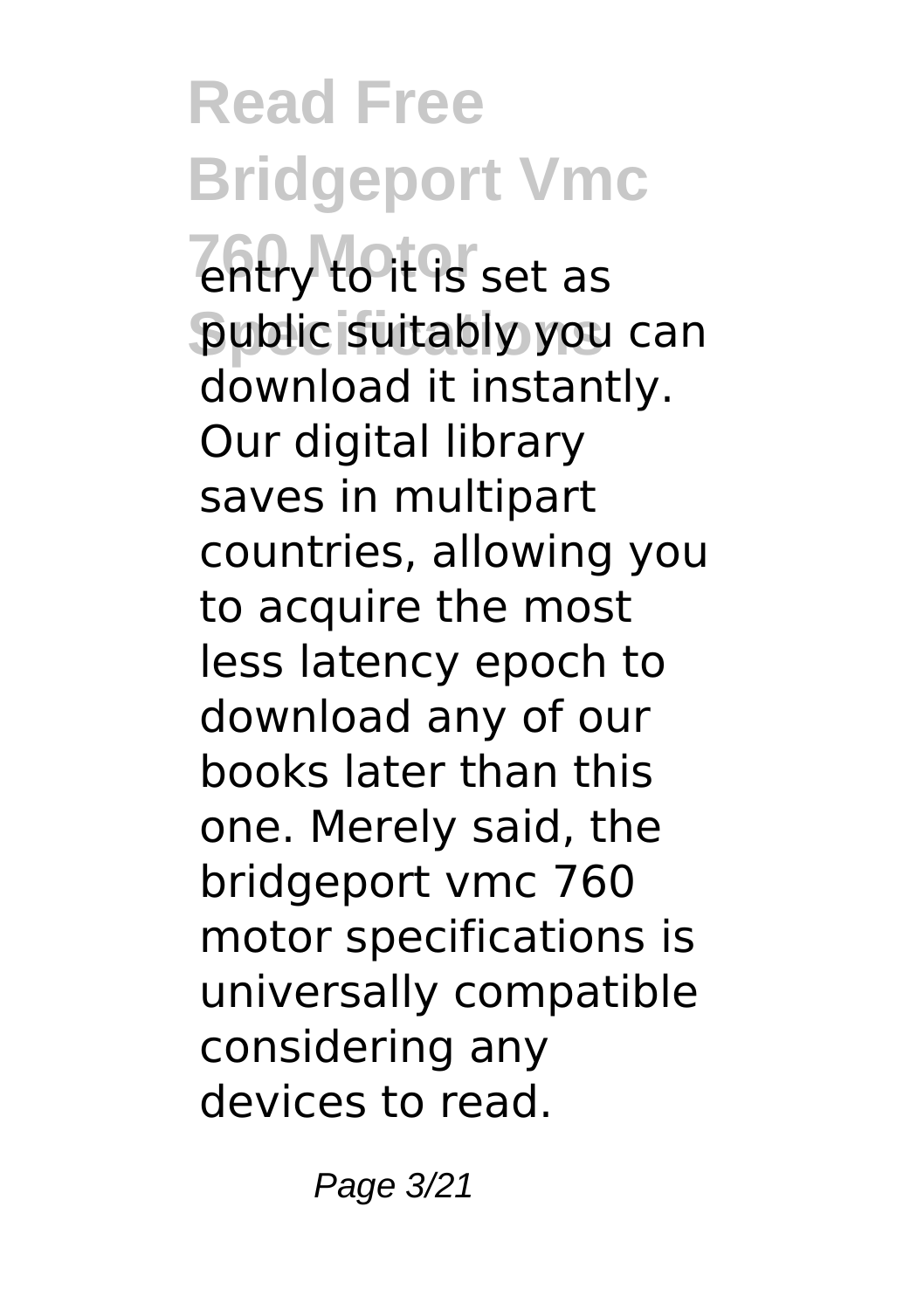## **Read Free Bridgeport Vmc**

**1f you're looking for an** easy to use source of free books online, Authorama definitely fits the bill. All of the books offered here are classic, well-written literature, easy to find and simple to read.

#### **Bridgeport Vmc 760 Motor Specifications**

Specification: Axes Travel: Table size: 1000 x 600 mm: X axis Stroke: 760mm: Y axis Stroke:  $610$ mm: Z axis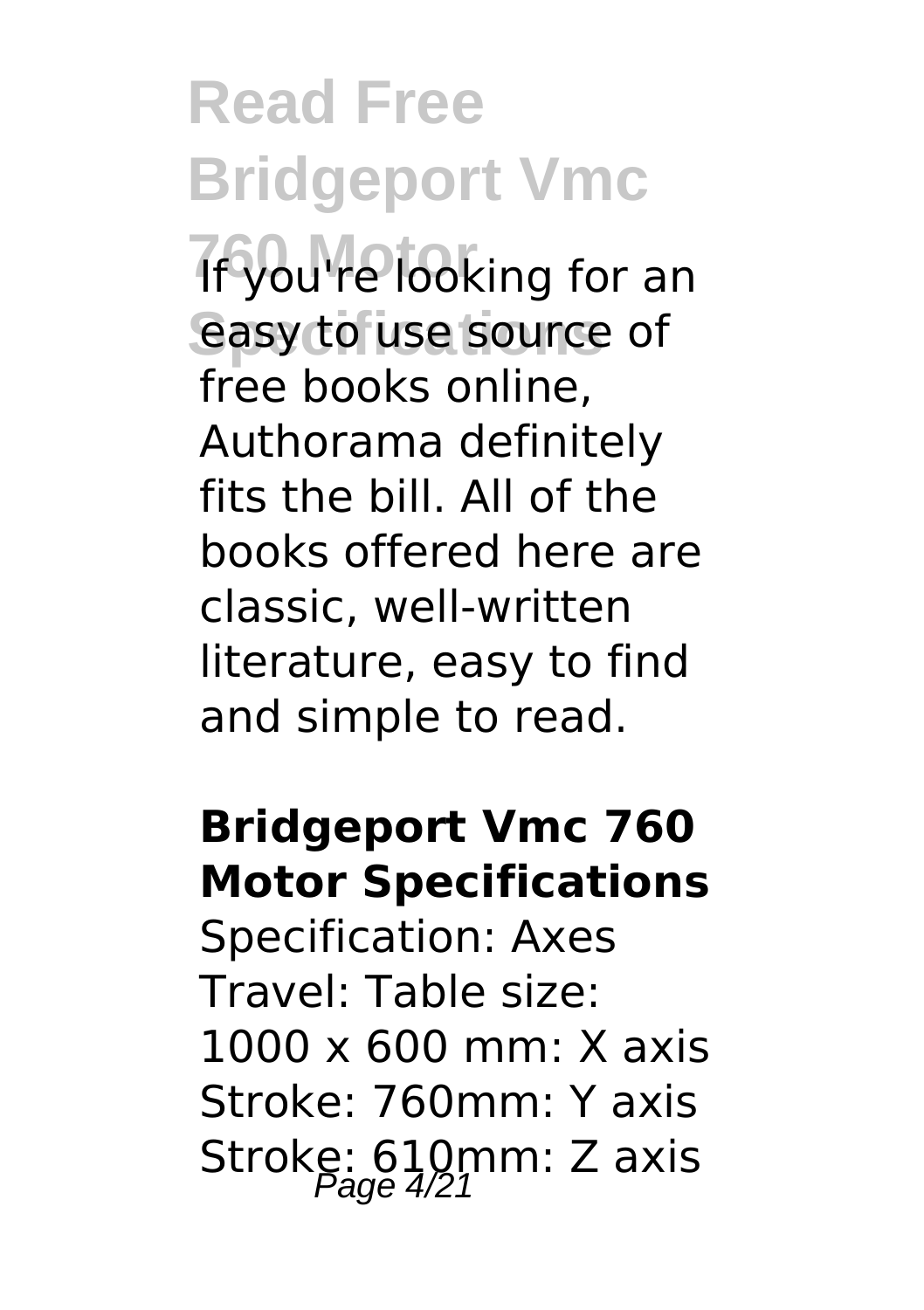**Read Free Bridgeport Vmc 760 Motor** Stroke: 610mm: Distance from table surface to spindle nose:  $100$  â $\epsilon$ " 710mm: Table load Capacity: 700kg: Spindle: Spindle Speed Range: 1,500 – 12,000 rpm: Maximum Spindle Torque Fanuc: 118 Nm: Maximum Spindle Torque Heidenhain: 134 Nm: Spindle Drive (s6-40%) Fanuc: 18.5 kW

### **Bridgeport VMC XR 760 YMC | Machine**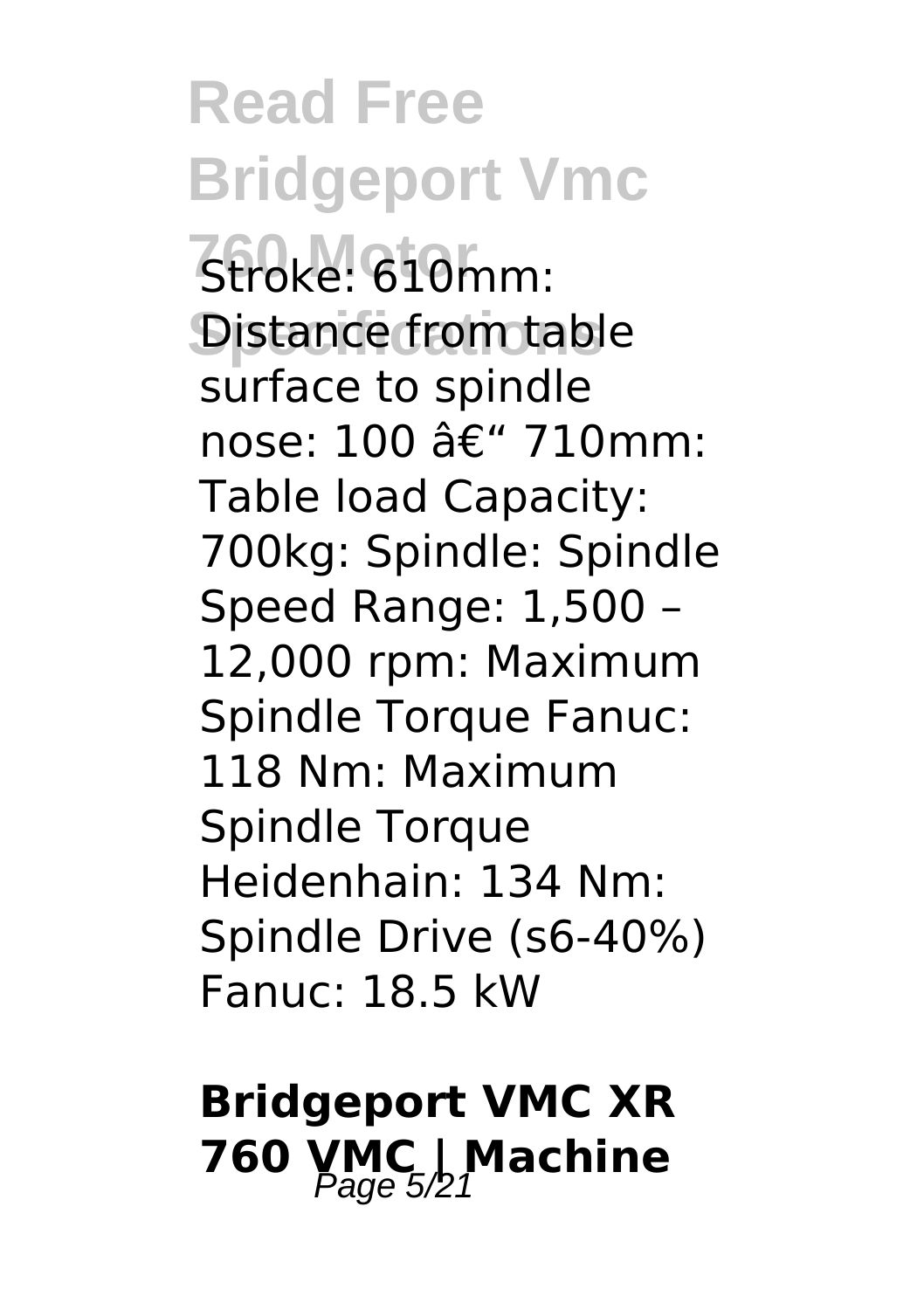**Read Free Bridgeport Vmc 760 Motor Tools Buyer Specifications** Hardinge is a global designer, manufacturer and distributor of machine tools, specializing in SUPER-PRECISION(TM) and precision CNC Lathes, high performance Machining Centers, high-end cylindrical and jig Grinding machines, and technologically advanced Workholding & Rotary Products.

Page 6/21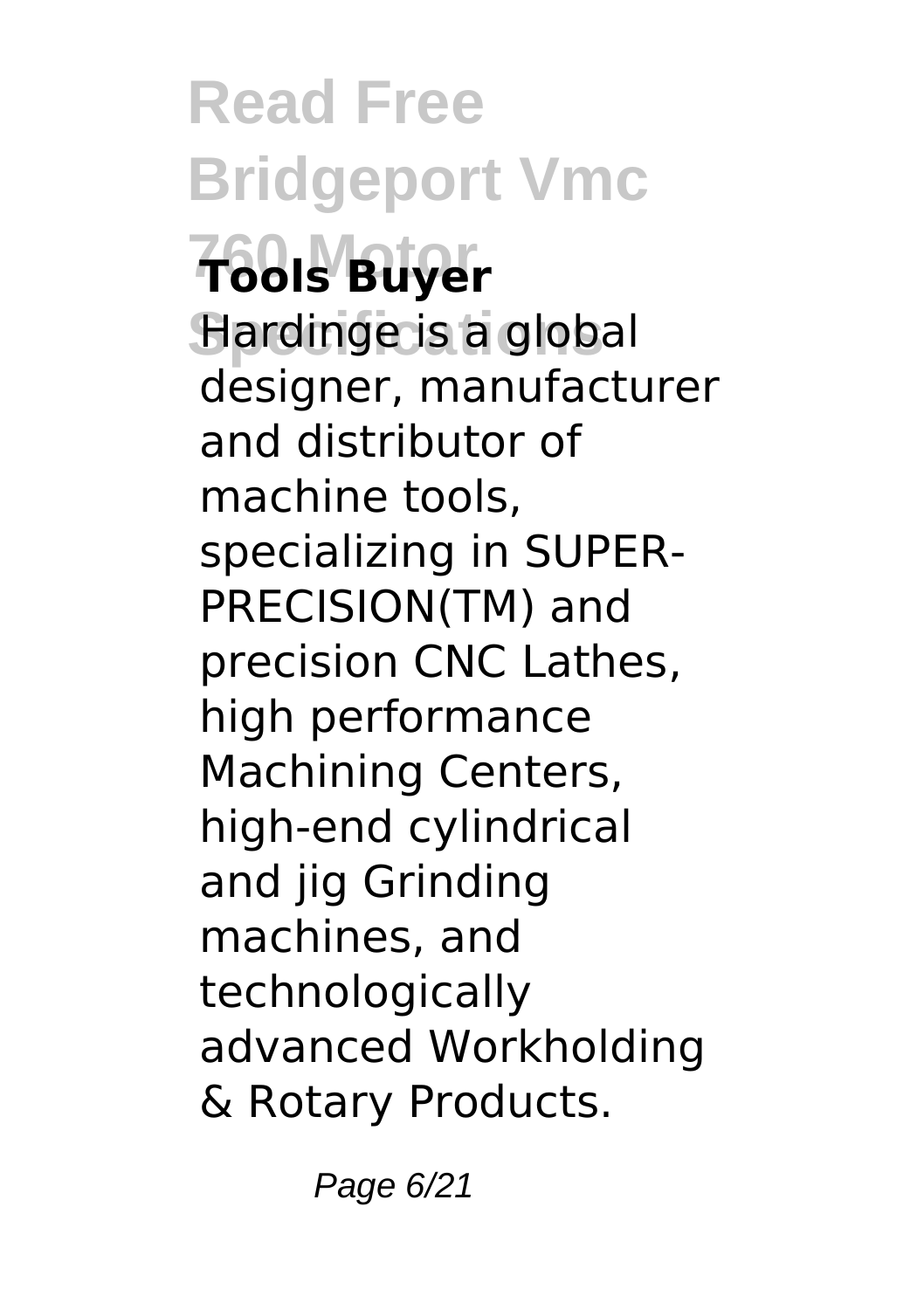### **Read Free Bridgeport Vmc BRIDGEPORT VMC Specifications 760 Vertical Machining Centers**

**...** Machine Type: VMC - CNC Make: Bridgeport Model: VMC 760/22 Year: 1996 SPECIFICATIONS X-Axis Travel: 29.9"Y-Axis Travel: 19.7"Z-Axis Travel: 18.9"Table Size: 29.9" x 19.3"Spindle Speed: 6000 RPMSpindle Taper: 40Spindle Motor: 10 HPTool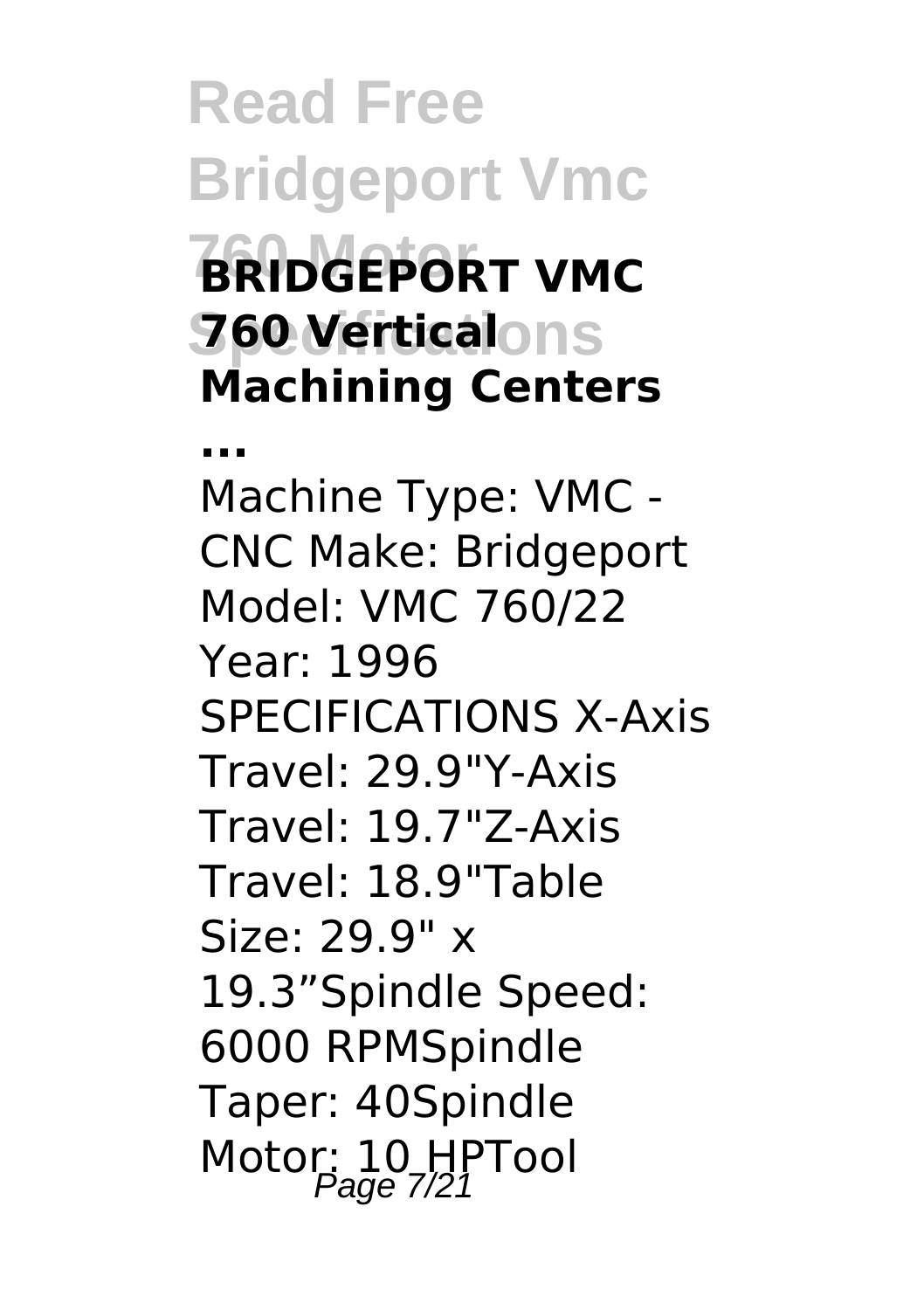**Read Free Bridgeport Vmc**

*Changer Capacity: 16* **Specifications** ATCMachine has sat idle and is being sold for parts

#### **Bridgeport, VMC 760/22, CNC Mill, 1996 | Used CNC VMC ...**

Online Library Bridgeport Vmc 760 Motor Specifications after getting the soft fie of PDF and serving the associate to provide, you can with locate extra book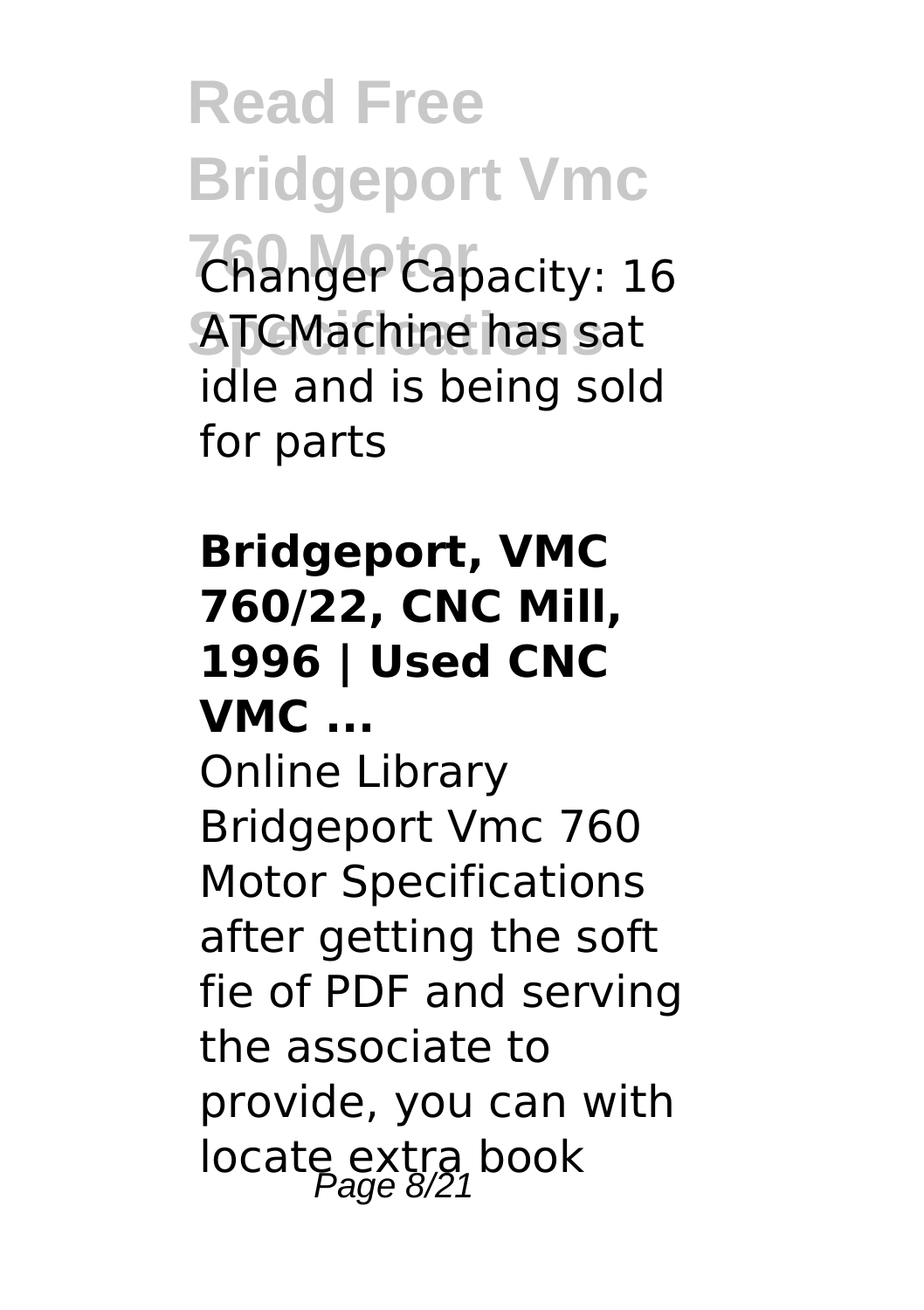# **Read Free Bridgeport Vmc**

*<u>Collections</u>*. We are the best place to purpose for your referred book. And now, your time to acquire this bridgeport vmc 760 motor specifications as one of the compromises has been ready.

#### **Bridgeport Vmc 760 Motor Specifications**

(1) Used BRIDGEPORT VMC-760 CNC Vertical Machining Center, New 1995 Specifications: Working Surface of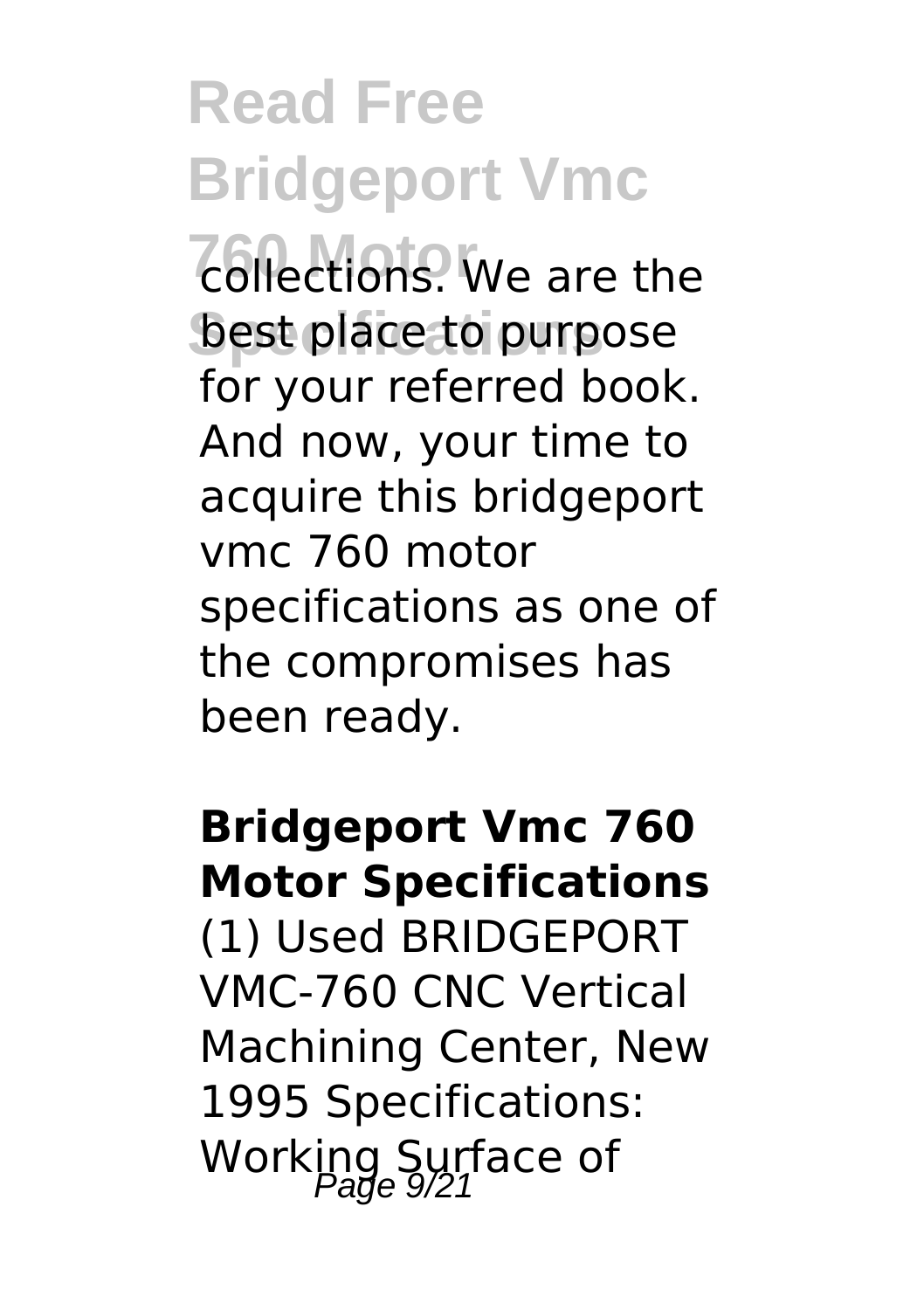**Read Free Bridgeport Vmc 760 Motor** Table:..... 39" x 19.3" **Specifications VMC: Bridgeport VMC-760, Heidenhain TNC370, 31"X, 20"Y, 20"Z, 12 HP, 6K RPM, 22 ATC, 4th Axis, 1995** Pre-owned BRIDGEPORT VMC 760-16 1994 Vertical Machining Center for only \$9,500.This Vertical Machining Center has average cutting time and is equipped with a CNC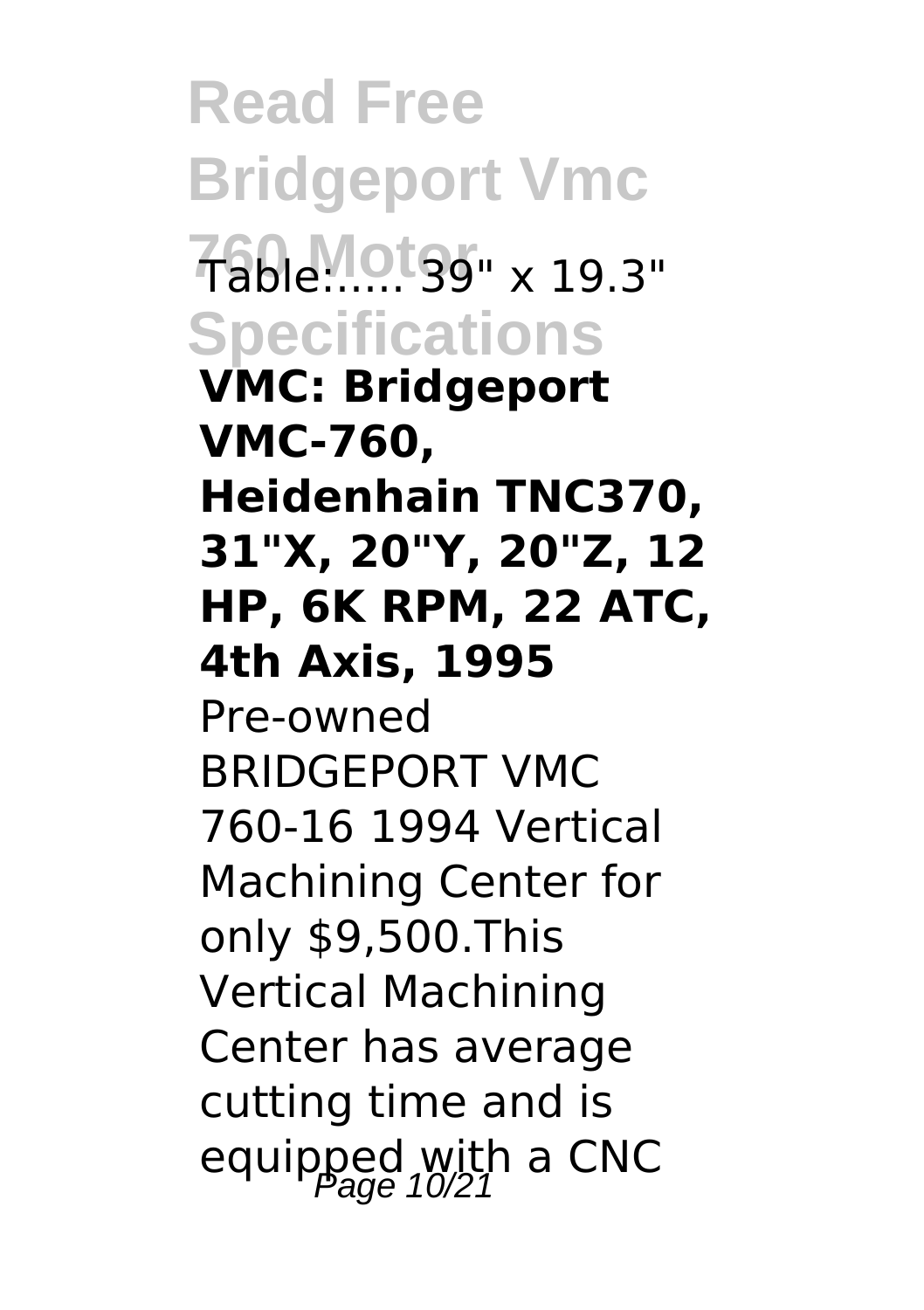**Read Free Bridgeport Vmc 760 Motor** control. This CNC **Machine is currently** located in WI.This BRIDGEPORT Vertical Machining Center is the only one in stock and available for a limited time. Get a quote today on this VMC 760-16 before it's gone.

#### **Used BRIDGEPORT VMC 760-16 Vertical Machining Center 4334** Pre-owned<br>Page 11/21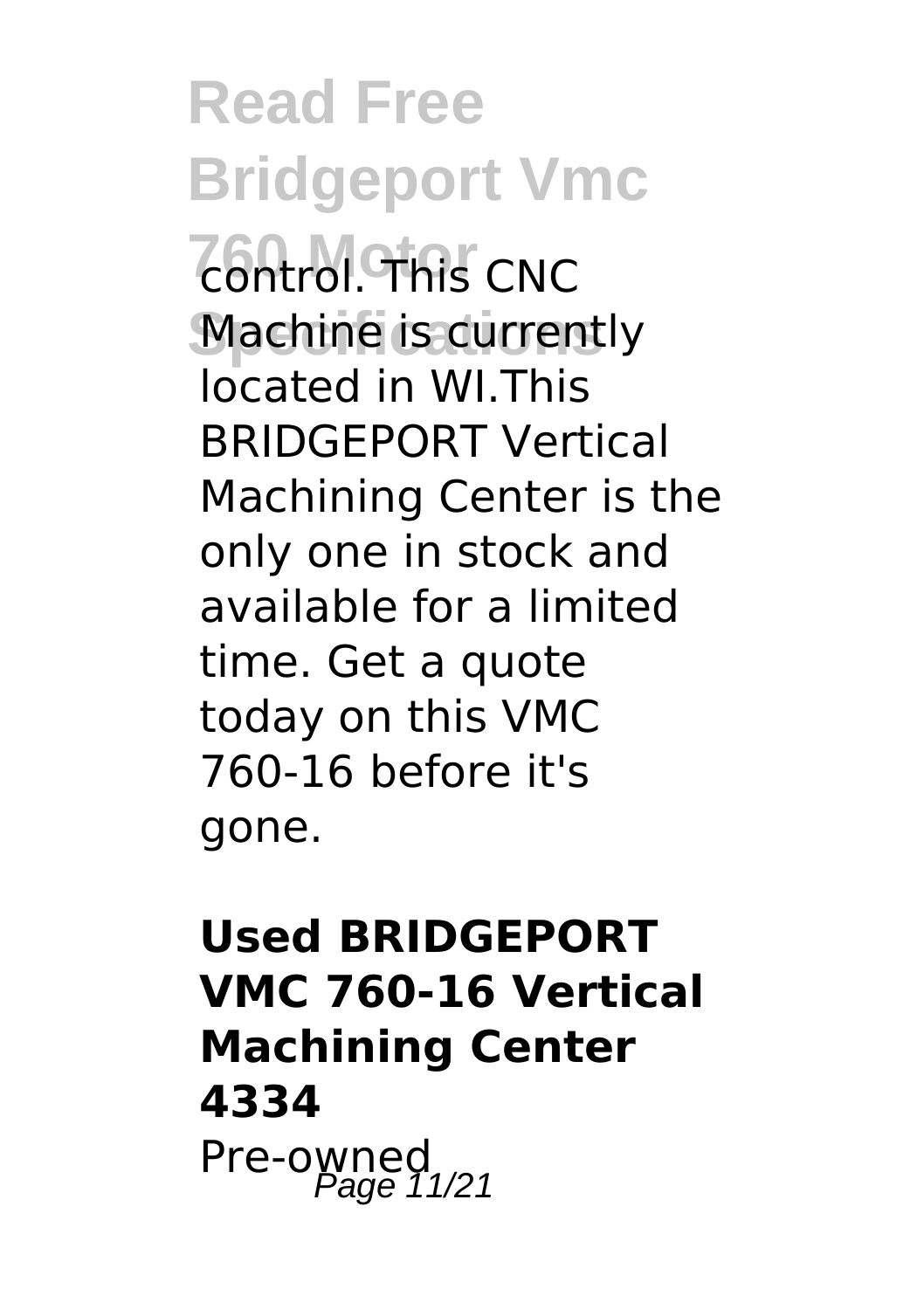**Read Free Bridgeport Vmc 760 Motor** BRIDGEPORT **Specifications** VMC760-22 1996 Vertical Machining Center for only \$8,900.This Vertical Machining Center has average cutting time and is equipped with a Bridgeport Control control. This CNC Machine is currently located in PA.This BRIDGEPORT Vertical Machining Center is the only one in stock and available for a limited time. Get a quote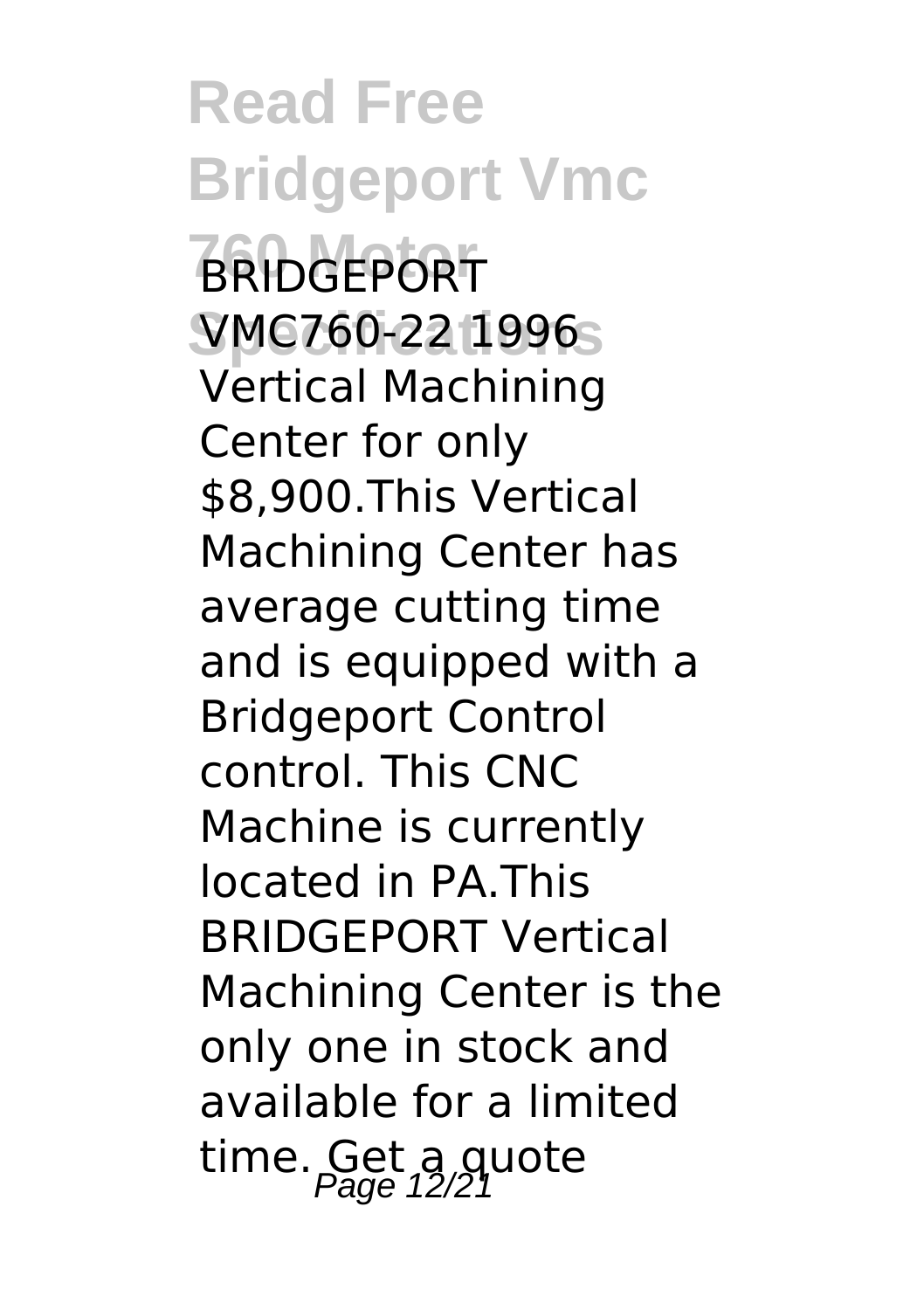**Read Free Bridgeport Vmc** *<u>Today</u>* on this **Specifications** VMC760-22 before it's gone.

#### **Used BRIDGEPORT VMC760-22 Vertical Machining Center 220**

Parts for: VMC 760 with Bridgeport DX32 Control VMC 800 with Bridgeport DX32 Control VMC 1000 with Bridgeport DX32 Control. ... 1159-7275 X-Axis Motor Cable Assembly Fits The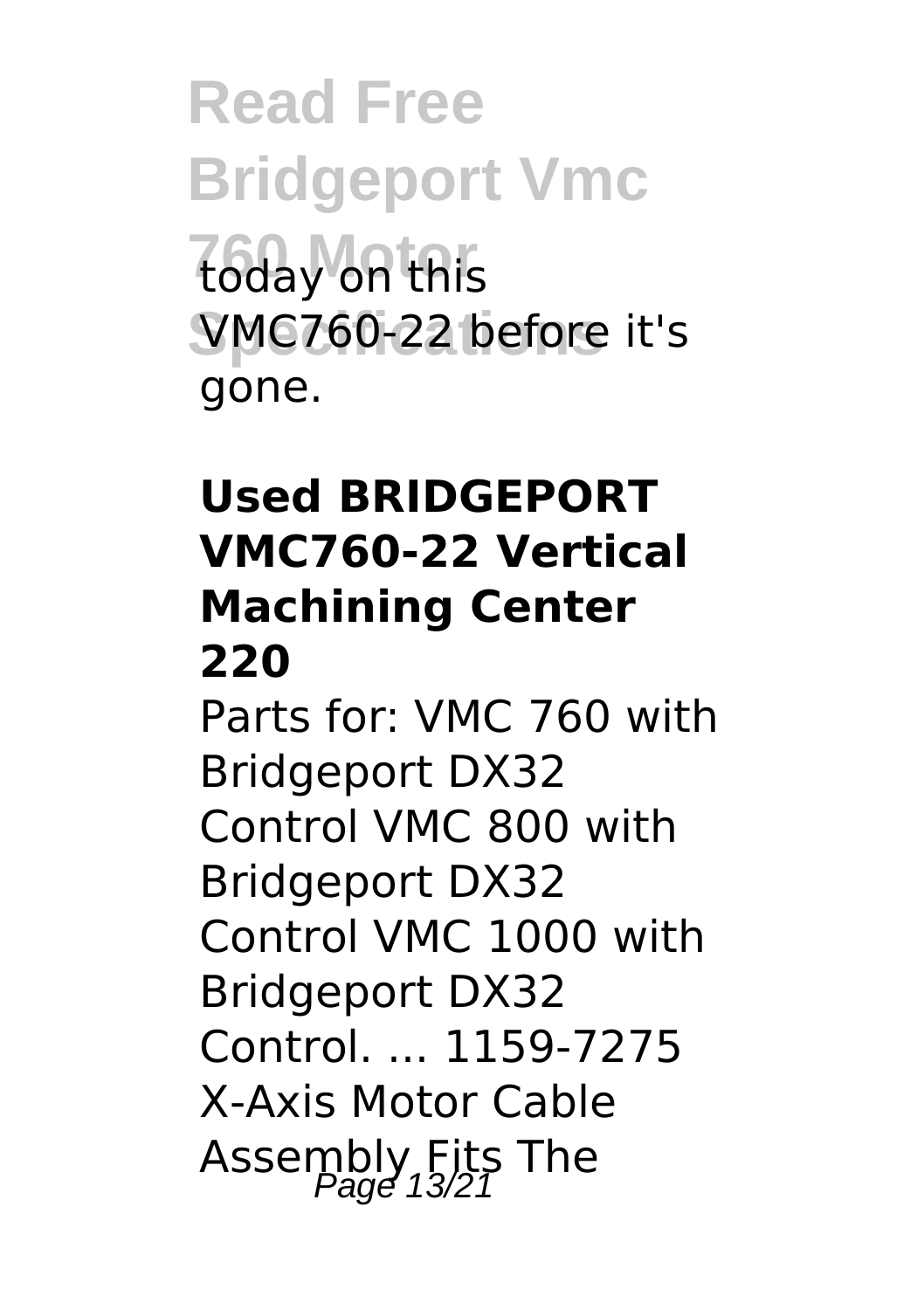**Read Free Bridgeport Vmc Following Machines: Specifications** VMC 760/800 Our Cables Are... Add to cart. View. \$350.00. 1159-7280 Cable Assembly.

#### **VMC - 760, 800, 1000 DX32 – BptParts**

Bridgeport Machine and CNC Machine Replacement Parts for the Machine Tool Industry - Bridgeport Knee Type Milling Machines, VMCs, Romi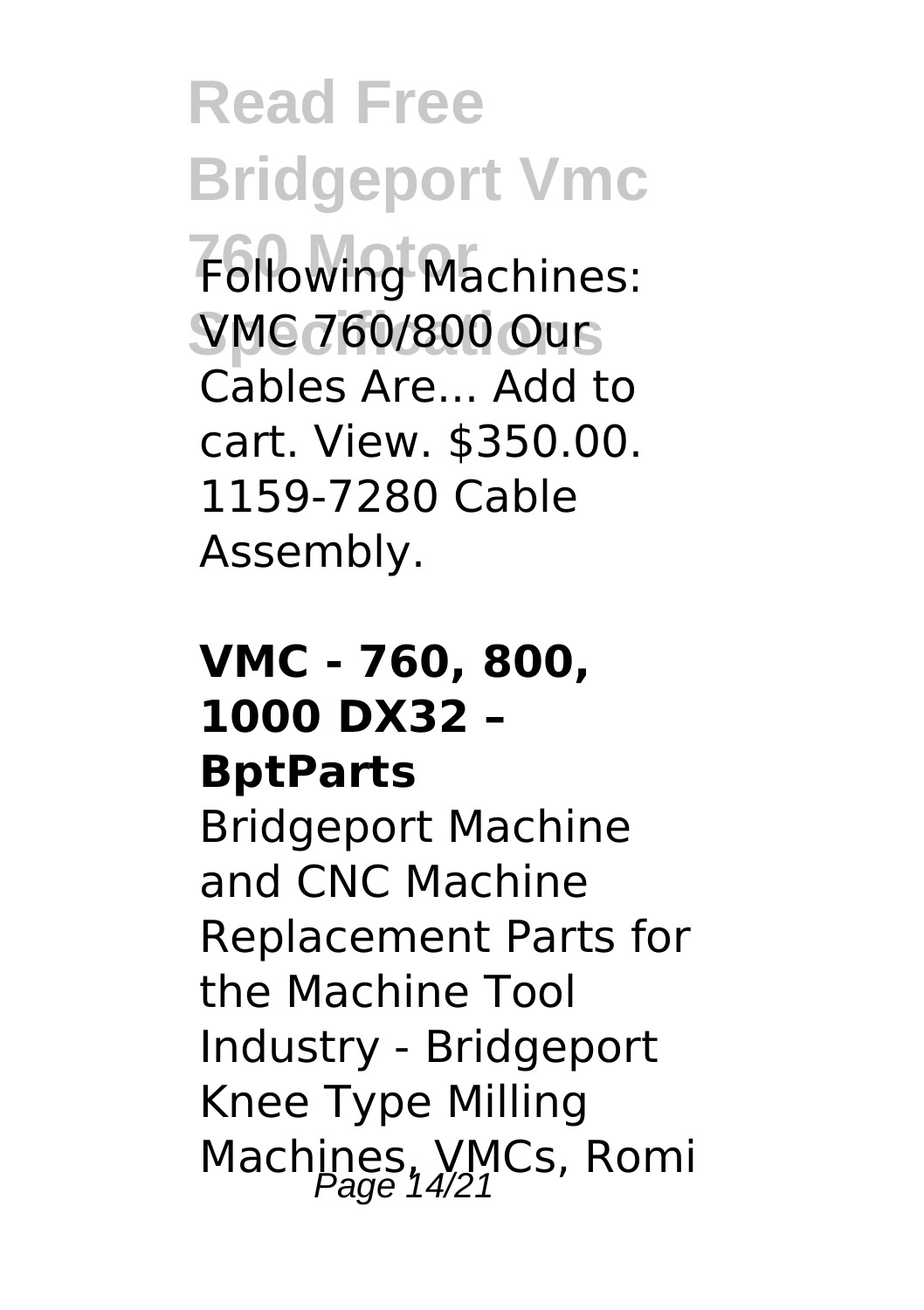**Read Free Bridgeport Vmc 760 CNCs & Manual Lathes Specifications** ... 1159-8889 CMC Motor, Servo, EZ-Trak, Series I, X,Y,Z-Axis (Series II Z-Axis Only) w/ 250 Line E... Add to cart. View. ... VMC - 760, 800, 1000 DX32; VMC - 760, 800, 1000 UK; VMC - TC 1 ...

**BptParts.com - Bridgeport Machine & CNC Machine ...** Bridgeport VMC-760/16 3-Axis CNC Vertical Machining Center, S/N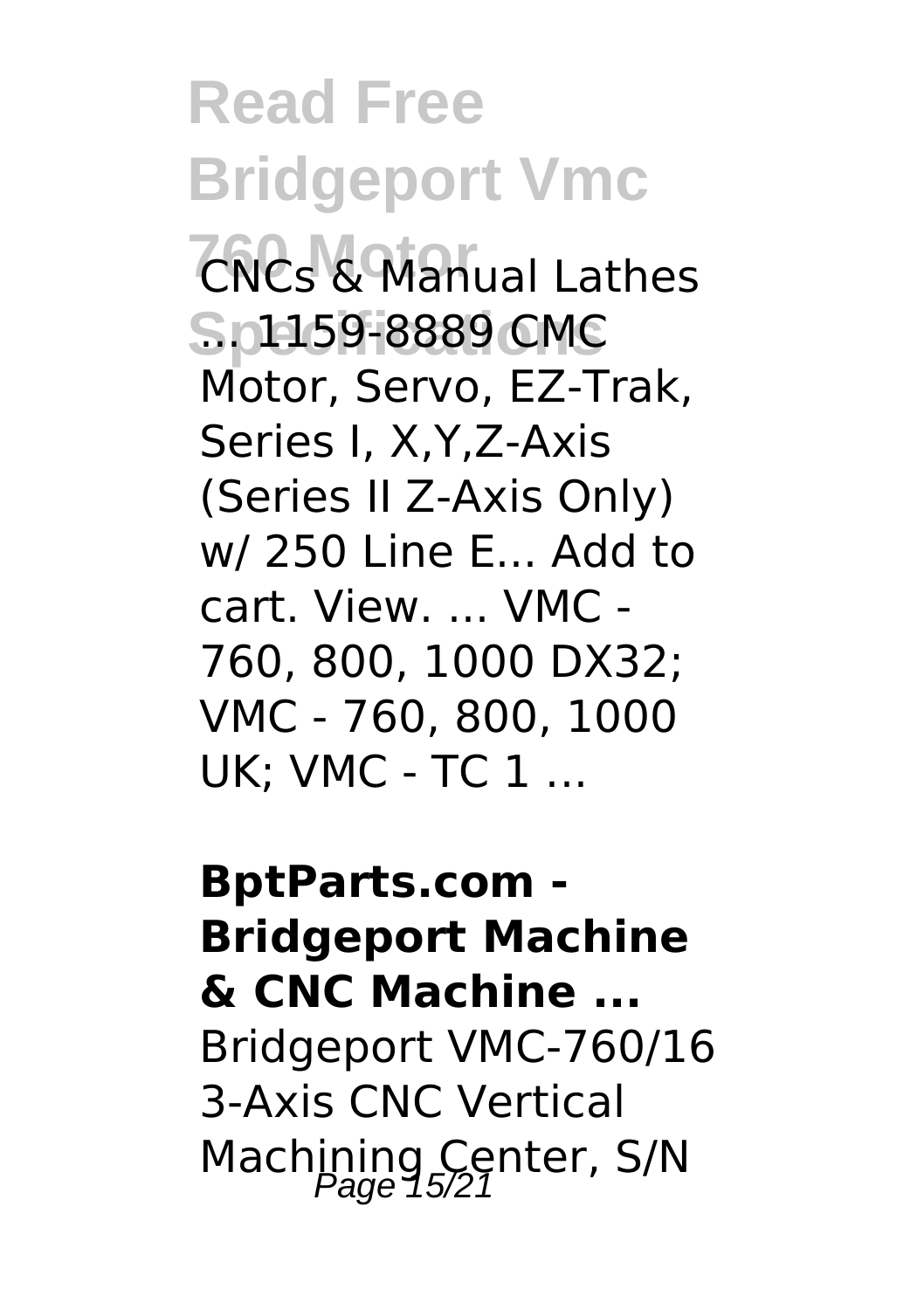**Read Free Bridgeport Vmc 760 Motor** 760-025, New 1994 **Specifications Bridgeport VMC-760/16 3-Axis CNC Vertical Machining Center, S/N 760-025, New 1994** 1993 Bridgeport VMC 760-16. Vertical Machining Center. Control: Heidenhain TNC 2500C X-Axis Travel: 29.9" Y-Axis Travel: 19.7" Z-Axis Travel: 18.9" Table Size:  $29.9'' \times 19.3''$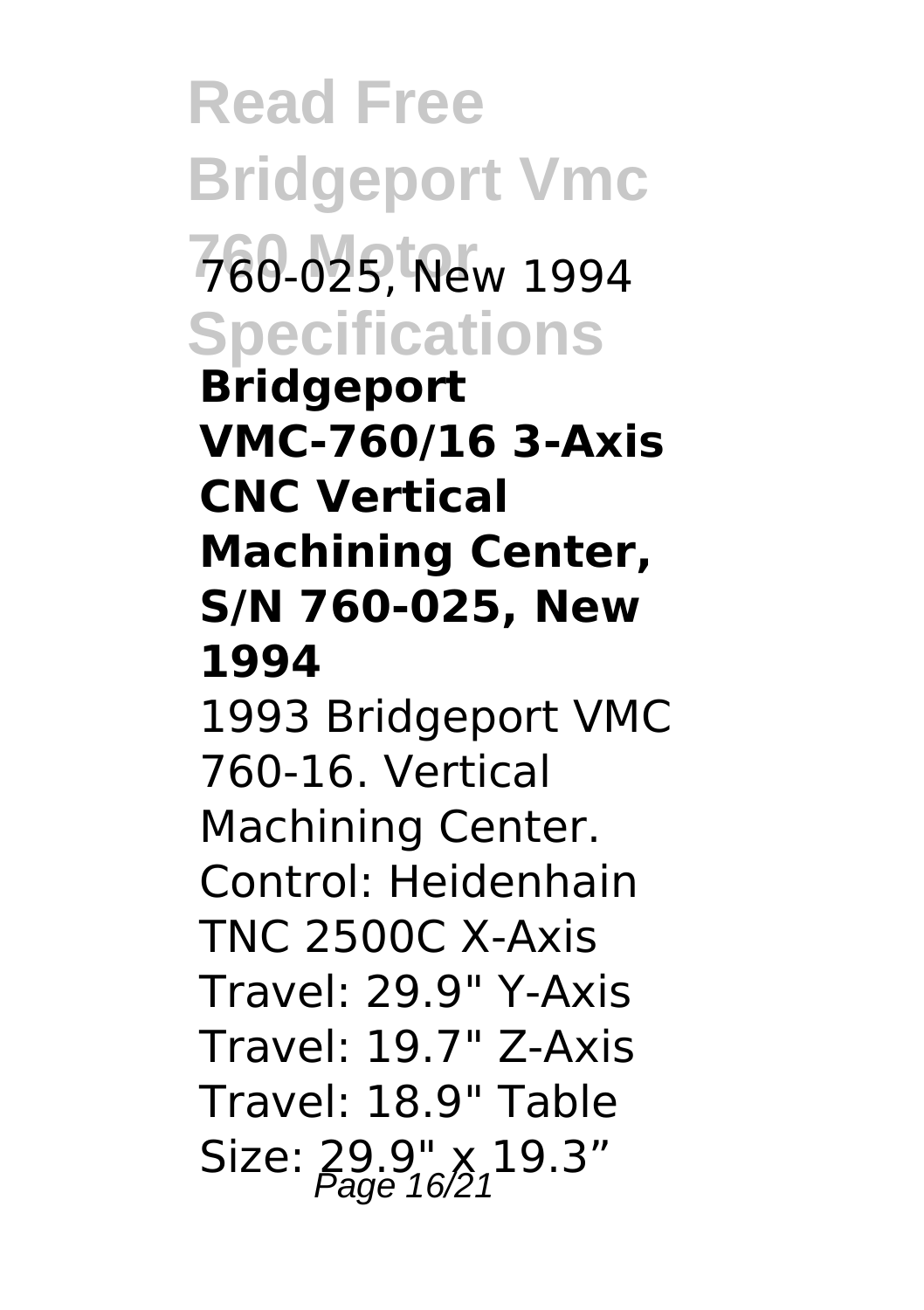**Read Free Bridgeport Vmc Table Load Capacity: Specifications** 550 LBS Spindle Speed: 60-10,000 RPM Spindle Taper: 40 BT Spindle Motor: 10 HP Tool Changer Capacity: 16 ATC Machine Dimensions: 122"Wide x 100"Depth x 101"Height

#### **1993 Bridgeport VMC 760-16 Vertical Milling Machine | eBay** 1995 Bridgeport VMC 760-16 Vertical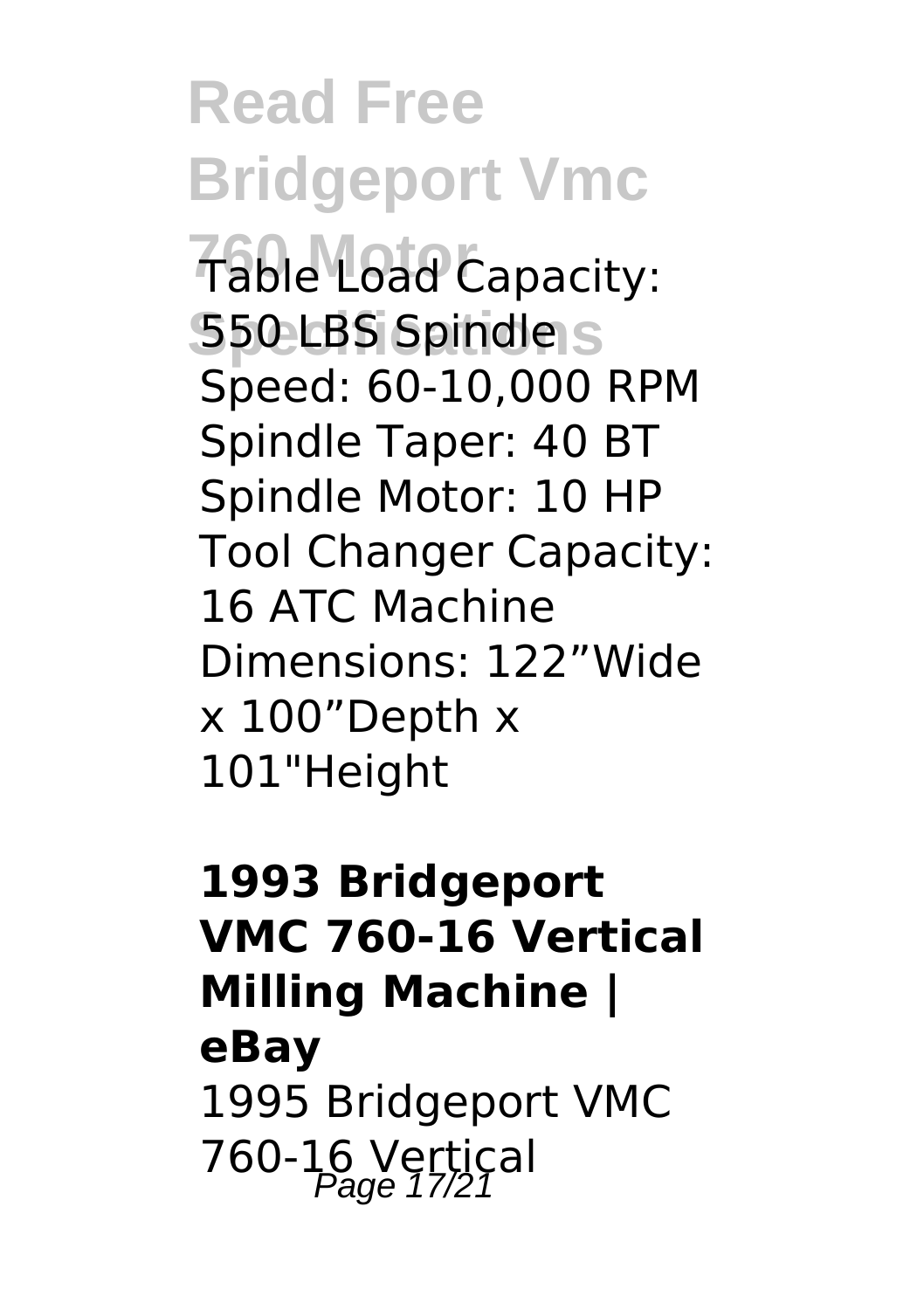**Read Free Bridgeport Vmc 760 Motor** Machining Center. **Specifications** Control: Bridgeport DX-32 X-Axis Travel: 31.5" Y-Axis Travel: 20.1" Z-Axis Travel: 19.7" Table Size: 39.4" x 19.3" Table Load Capacity: 1650 LBS Spindle Speed: 6,000 RPM Spindle Taper: 40 Spindle Motor: 15 HP Tool Changer Capacity: 16 ATC Machine Dimensions: 98"L x 95"W x 100"H Machine

...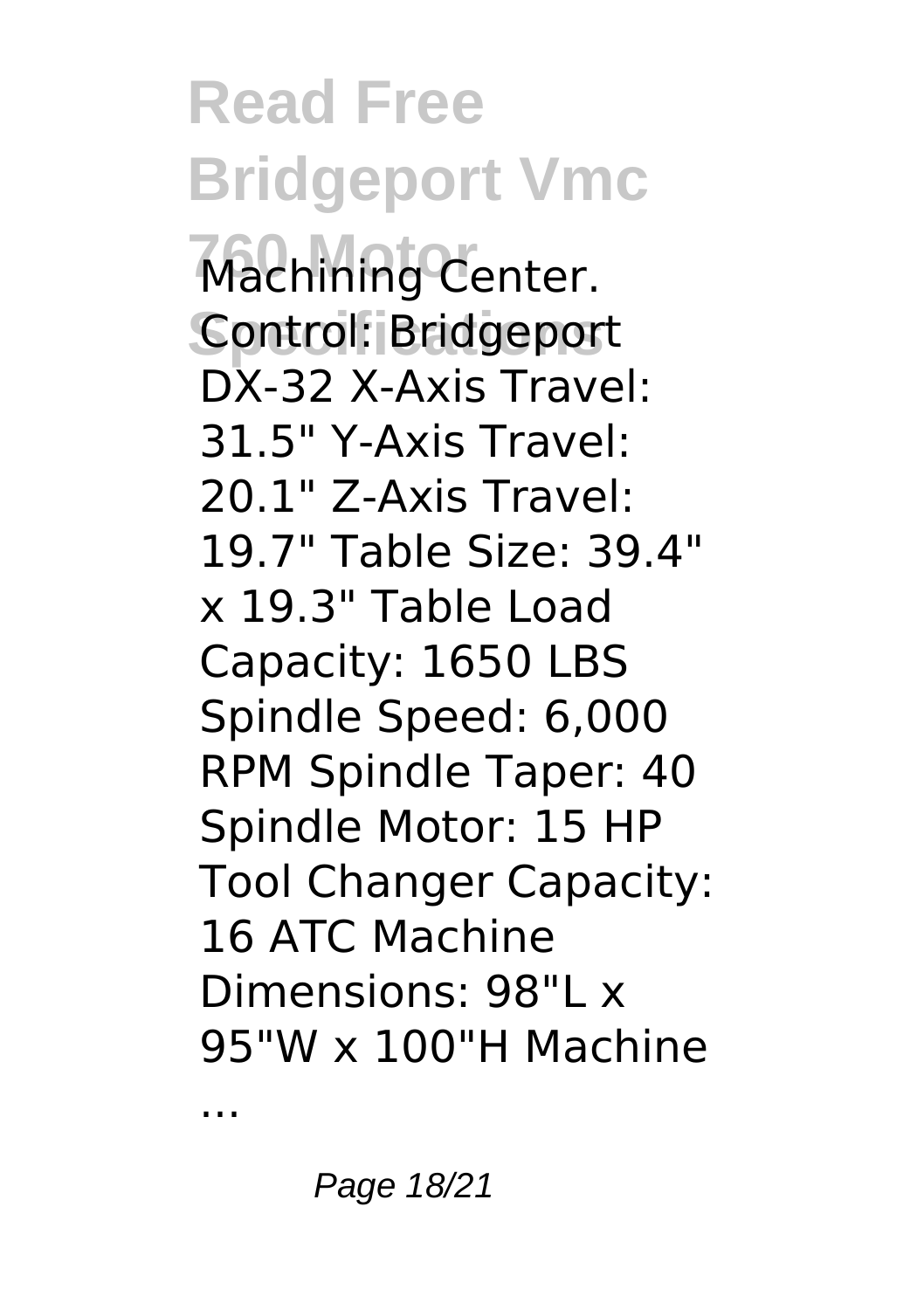**Read Free Bridgeport Vmc 760 Motor Two Spade Machinery LLC s 1995 Bridgeport VMC 760-16** Hardinge Bridgeport XR760 VMC 2007 with: Fanuc 18i-MB Control, 12k RPM, Swing Arm 30-ATC, Chip Conveyor, and Coolant Tank.

#### **HARDINGE XR-760 Vertical Machining Centers #451197 ...**

Hey all, I've got an issue that started the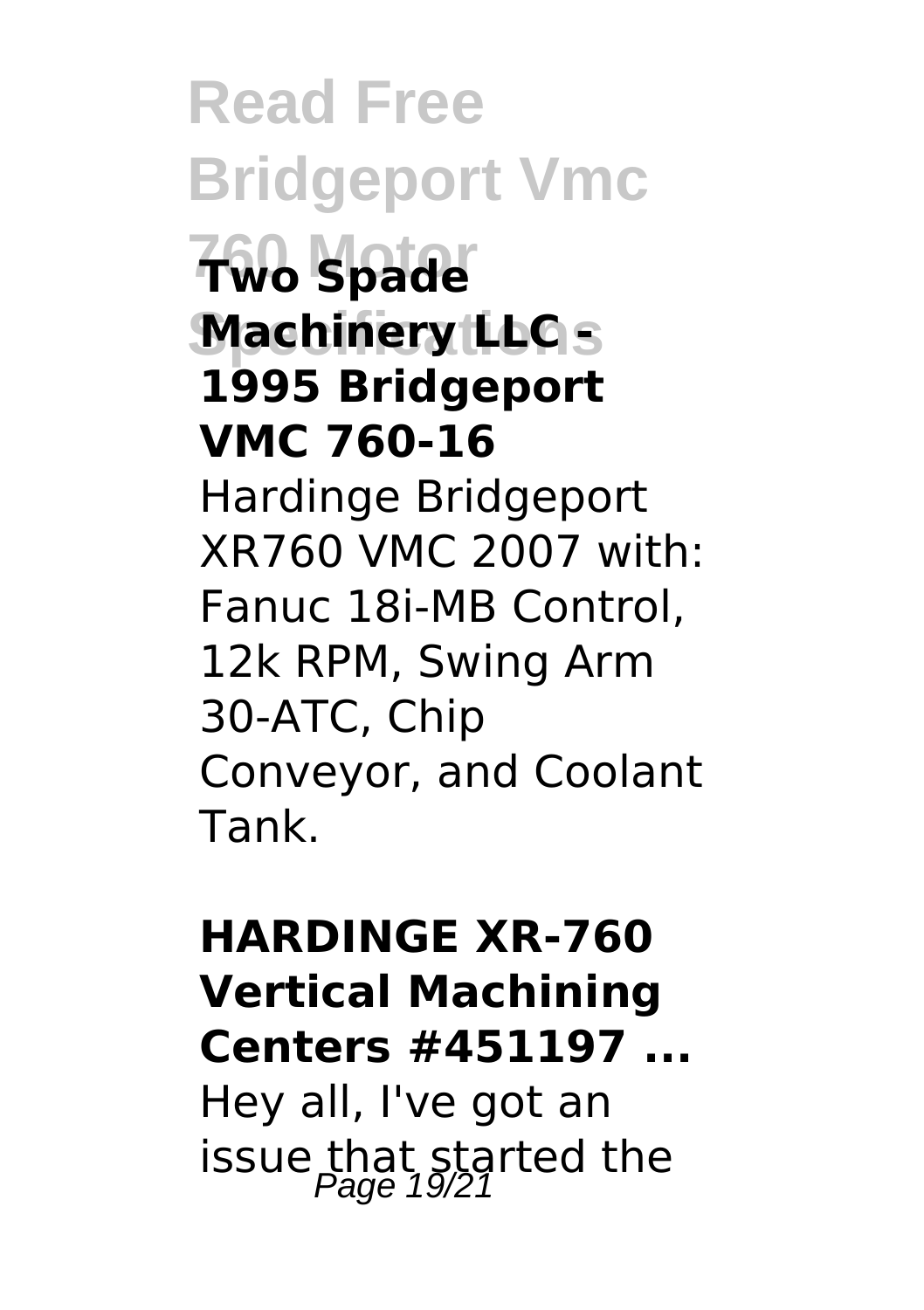**Read Free Bridgeport Vmc** *6ther day. My VMC* **Specifications** 760/22 stopped changing tools - the carousel won't come forward to the spindle, and it alarms out with a "Tool Arm Timeout". I took the motor that drives the tool arm off and it appears the brake is stuck on. There is 230VAC at the pins for the brake all the time; is this supposed to be the case?

Page 20/21